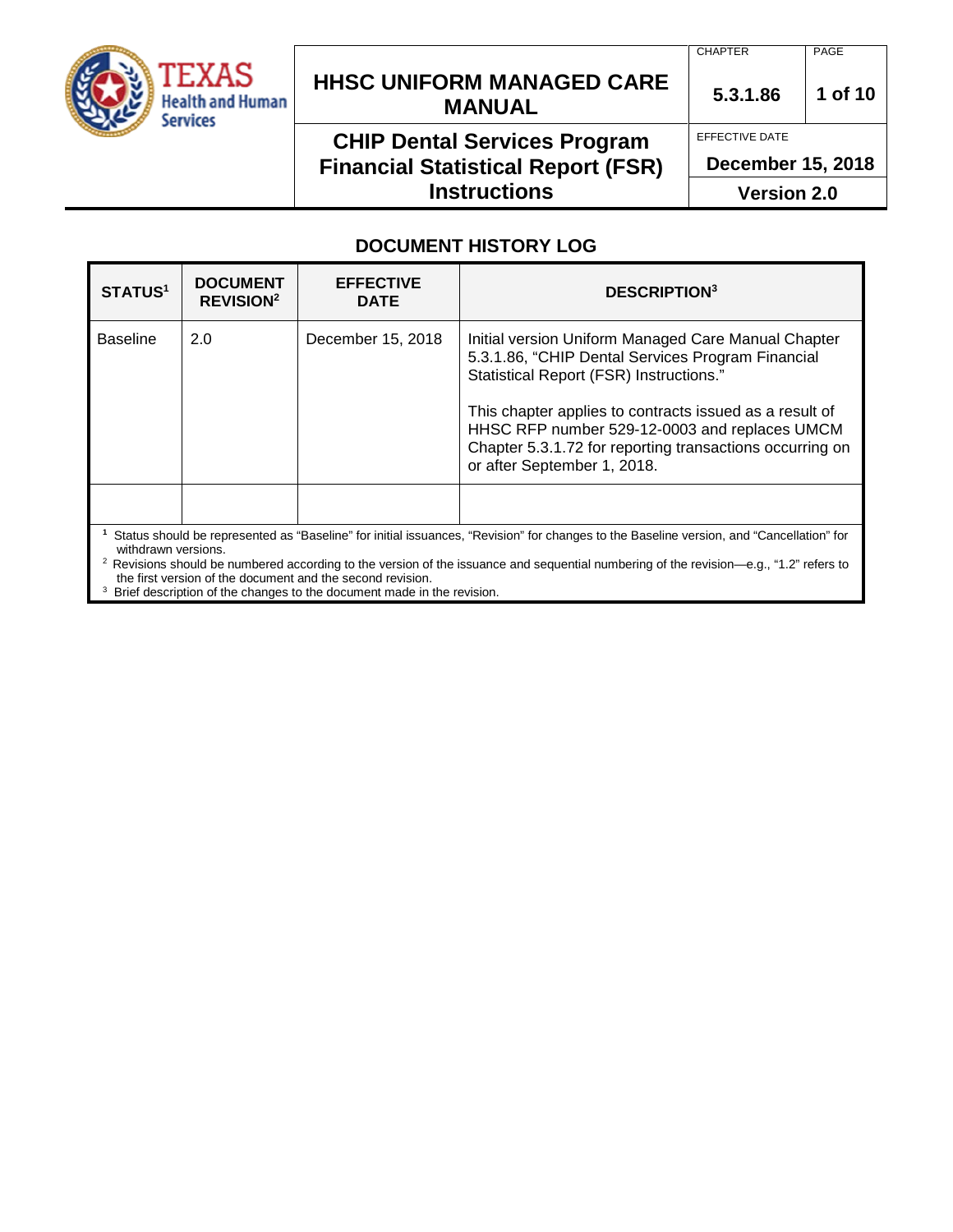| TEXAS<br><b>Health and Human</b><br>Services | <b>HHSC UNIFORM MANAGED CARE</b><br><b>MANUAL</b>                                | <b>CHAPTER</b><br>5.3.1.86                 | PAGE<br>2 of 10    |  |
|----------------------------------------------|----------------------------------------------------------------------------------|--------------------------------------------|--------------------|--|
|                                              | <b>CHIP Dental Services Program</b><br><b>Financial Statistical Report (FSR)</b> | EFFECTIVE DATE<br><b>December 15, 2018</b> |                    |  |
|                                              | <b>Instructions</b>                                                              |                                            | <b>Version 2.0</b> |  |

### **Objective**

All entities contracting with the State of Texas to arrange for or to provide dental health care to Members in the CHIP Dental Services Program must submit CHIP Dental Services Program Financial Statistical Reports (FSRs) for the statewide Service Area (SA) in accordance with the Contract for Services between HHSC and Dental Contractor, and in accordance with the instructions below.

### **General**

All CHIP Dental Services Program FSRs must be completed using the locked Microsoft Excel template provided by HHSC. Data integrity is critical to the automated compilation of the data. Do not alter the file name, sheet names, existing cell locations, or formatting of the data in the file and sheets. Do not add or delete any columns or rows. **Any deviations from the locked template will render the FSR unreadable by the software application and therefore unacceptable to HHSC.**

All shaded data fields in the FSR represent fields where data input is required. In order to maintain consistency please ensure that the data input is in black. All data fields not shaded represents referenced data or calculations. All line numbers in these instructions refer to the line numbers in column A on each worksheet.

### **Cells can be linked within the template but there can be no outside links to the Dental Contractor Accounting Systems or other contractor sources.**

The following note is included on all FSR pages **"Note: Except where stated otherwise, reporting is on an incurred basis (that is, reported in the period corresponding to dates of service, rather than to date paid). All prior quarters' data must be updated to reflect the most recent revised IBNR estimates."** Also, Member months' data must be updated in accordance with information provided by the enrollment broker.

### **Before completing the CHIP Dental Services Program FSR, complete the Admin FSR and the QI FSR.**

### **FSR Page Headers**

Header information entered on Part 1 populates header data for all the other sheets; please make sure Part 1 is correct. Enter the following on Part 1: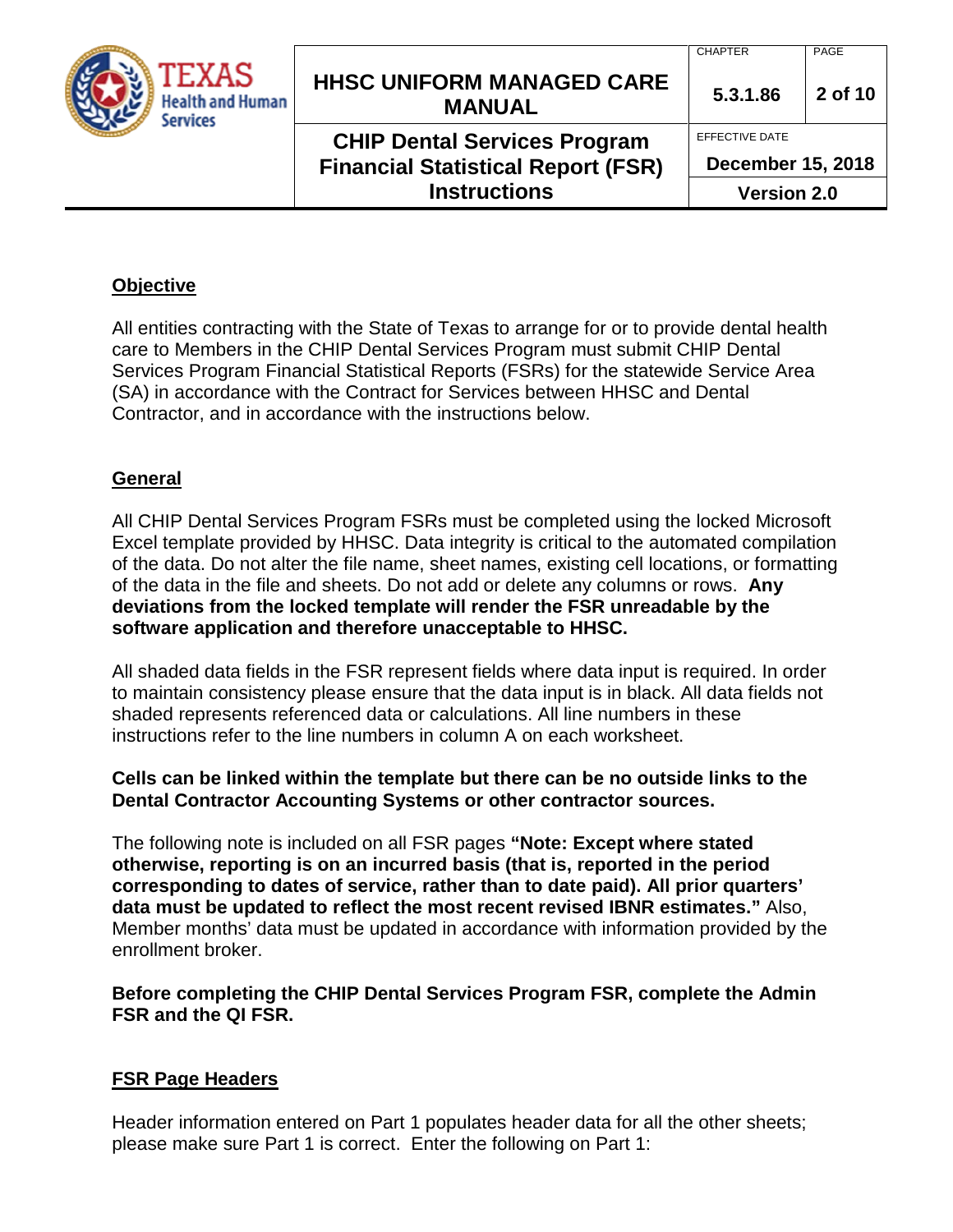| TEXAS<br><b>Health and Human</b><br><b>Services</b> | <b>HHSC UNIFORM MANAGED CARE</b><br><b>MANUAL</b>                                | <b>CHAPTER</b><br>5.3.1.86                 | PAGE<br>3 of 10 |
|-----------------------------------------------------|----------------------------------------------------------------------------------|--------------------------------------------|-----------------|
|                                                     | <b>CHIP Dental Services Program</b><br><b>Financial Statistical Report (FSR)</b> | EFFECTIVE DATE<br><b>December 15, 2018</b> |                 |
|                                                     | <b>Instructions</b>                                                              | <b>Version 2.0</b>                         |                 |

**Version 2.0**

**MCO Name:** Select name from the drop-down menu. **State Fiscal Year:** Select the State Fiscal Year (SFY) from the drop-down menu. **Submission Date**: Enter the month, day, and year, e.g., 9/1/2018. **Submission Type**: Select the type of FSR, e.g. Quarterly; Year End + 90 Days; Year End + 334 Days from the drop-down menu. **Rptg Period End Date**: Enter the month, day, and year, e.g., 5/31/2019.

### **Part 1: Summary Income Statement**

Line 1 Member Months: Referenced from Part 3, Line 15, "Total Member Months."

Line 2 Average Monthly Member Months: Calculated as Line 1, "Member Months," divided by the number of months of membership data.

Revenues:

Line 3 Dental Premiums: Referenced from Part 3, Line 5, "Total Dental Premiums."

Line 4 Investment Income: Enter all interest and dividend income resulting from investment of funds received from the State and Federal Governments under this Managed Care Contract.

Line 5 Health Insurance Providers Fee Reimbursement: Enter the amount of the Health Insurance Providers Fee, which was reimbursed by HHSC as required under the Affordable Care Act (ACA), including any gross up for corporate federal income tax and state premium taxes as applicable to the FSR.

Line 6 Other Revenue: Enter all income generated from the CHIP Dental Services Program for this contract Service Area other than Premiums (HHSC Capitation), Health Insurance Providers Fee Reimbursement, and Investment Income.

Line 7 Total Gross Revenues: Calculated sum of Lines 3 through 6.

Line 8 Health Insurance Providers Fee & Related Costs: Enter the sum of:

a) the amount paid to the IRS specifically and solely for the ACA Health Insurance Providers Fee, as required under the Affordable Care Act (ACA) and as attributable to the FSR (exclude any amounts accrued for ACA Health Insurance Providers Fee which were not paid during the FSR period);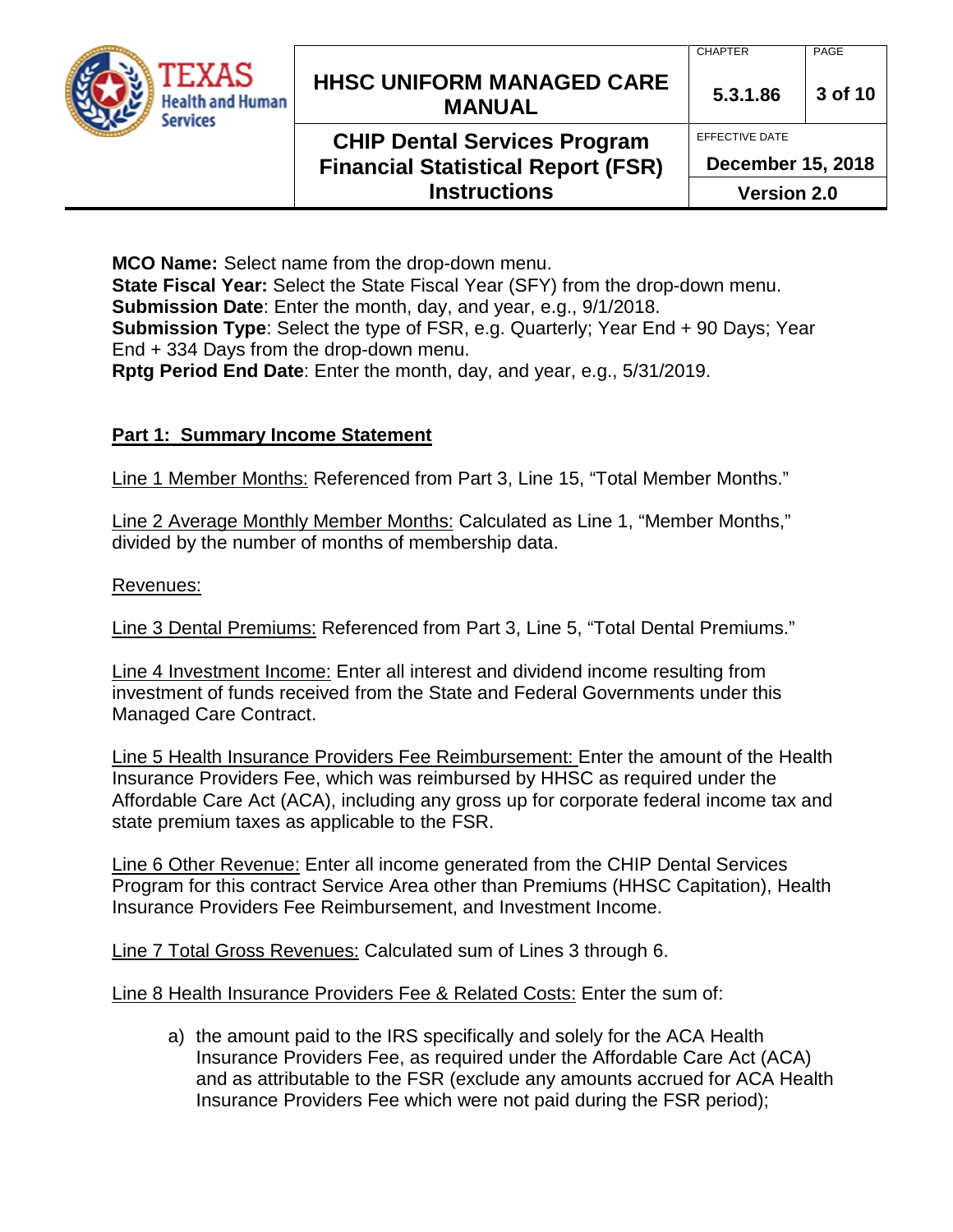

# **HHSC UNIFORM MANAGED CARE MANUAL** 5.3.1.86 4 of 10

### **CHIP Dental Services Program Financial Statistical Report (FSR) Instructions**

EFFECTIVE DATE

**December 15, 2018**

**Version 2.0**

b) the increase in the amount incurred for corporate federal income taxes resulting from the Health Insurance Providers Fee Reimbursement which is attributable to the FSR.

Do not include any increase to Premium Taxes resulting from the Health Insurance Providers Fee Reimbursement in Line 8. All Premium Taxes incurred should be included in Line 9.

Maintain for FSR audit purposes the derivations supporting items a) and b) above.

Line 9 Premium Taxes: Enter the premium taxes incurred for premiums applicable to the reporting period including any additional taxes incurred as a result of the Health Insurance Providers Fee Reimbursement from HHSC.

Line 10 Maintenance Taxes: Enter the maintenance taxes incurred for premiums applicable to the reporting period.

Line 11 Net Revenues: Calculated as Line 7, "Total Gross Revenues," less the sum of Line 8, "Health Insurance Providers Fee & Related Costs," Line 9, "Premium Taxes," and Line 10, "Maintenance Taxes."

Dental Expenses:

Line 12 Fee-For-Service: Referenced from Part 4, Line 5, "Total Paid Claims (FFS)."

Line 13 Net Reinsurance Cost: Referenced from Part 4, Line 10, "Total Net Reinsurance."

Line 14 IBNR Accrual: Referenced from Part 4, Line 15, "Total IBNR."

Line 15 Quality Improvement: Referenced from Part 4, Line 16 "Quality Improvement."

Line 16 Capitated Services: Referenced from Part 4, Line 18, "Total Paid Capitation."

Line 17 Value Based Purchasing: Referenced from Part 4, Line 20,"Value Based Purchasing."

Line 18 Other Dental Expenses: Referenced from Part 4, Line 25, "Total Other Dental Expenses."

Line 19 Total Dental Expenses: Calculated as sum of Lines 12 through 18.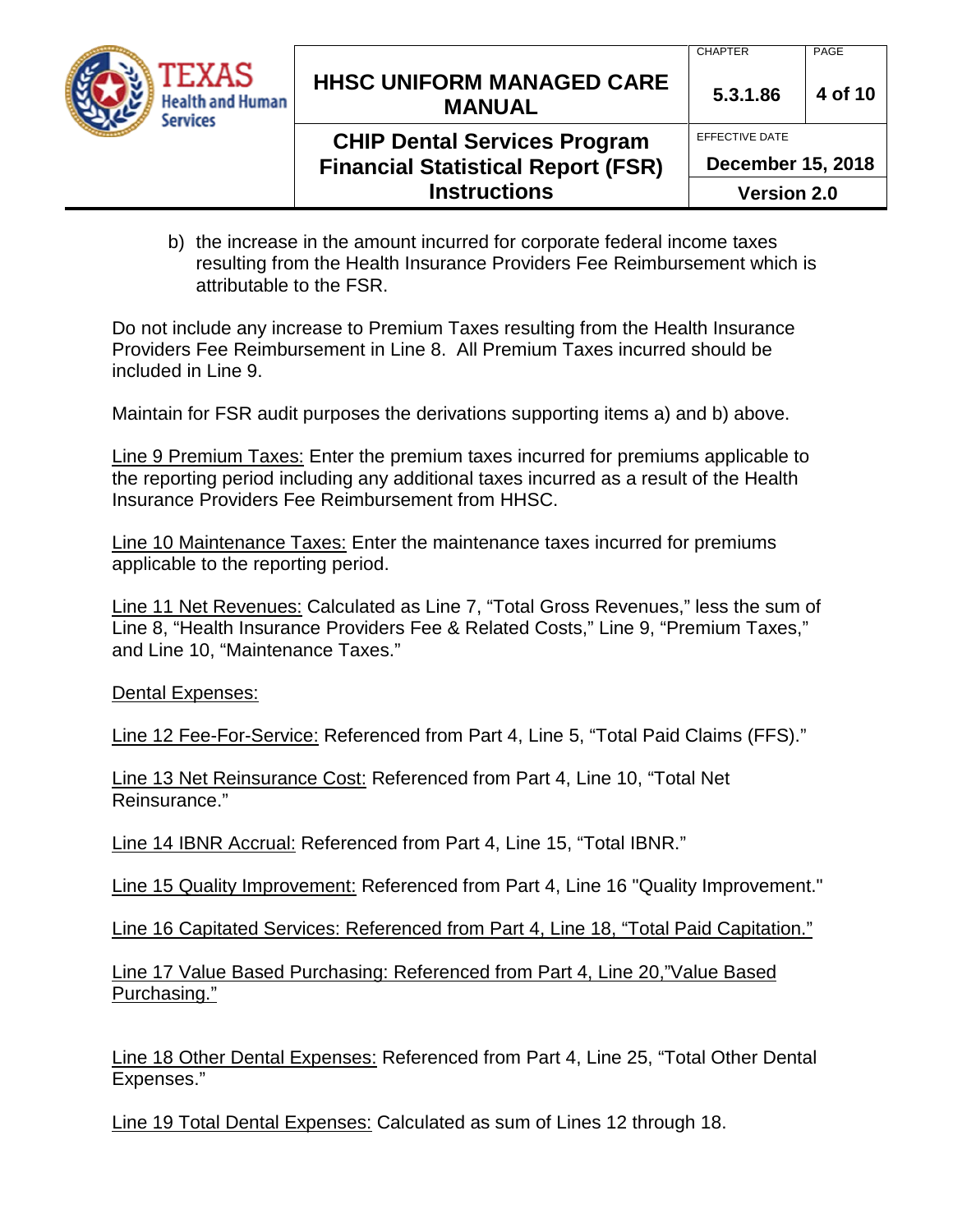

## **CHIP Dental Services Program Financial Statistical Report (FSR) Instructions**

EFFECTIVE DATE

**December 15, 2018**

**Version 2.0**

Line 20 Administrative Expenses: Enter the allocated Administrative Expenses from the Admin and QI FSR, Admin - Part 4, by the applicable Program/Service Area.

Line 21 Total Expenses: Calculated as sum of Line 19, "Total Dental Expenses," and Line 20, "Administrative Expenses."

Line 22 Net Income Before Taxes: Calculated as Line 11, "Net Revenues," minus Line 21, "Total Expenses."

Line 23 % Dental Exp to Net Revenues: Calculated as Line 19, "Total Dental Expenses," divided by Line 11, "Net Revenues."

Line 24 % Admin Exp to Net Revenues: Calculated as Line 20, "Administrative Expenses," divided by Line 11, "Net Revenues."

Line 25 % Net Income to Net Revenues: Calculated as Line 22, "Net Income Before Taxes," divided by Line 11, "Net Revenues."

Post-income items:

Line 26 Performance Assessment: Enter in the YTD cell the amount of the Pay for Quality (P4Q) performance assessment.

### **Part 2: Statistics**

Line 1 Paid Dental Expenses Completion Factor: Calculated as the difference between Part 5, Line 9, "Total Dental Expenses," and Part 5, Line 6, "Incurred But Not Reported (IBNR)," divided by Part 5, Line 9, "Total Dental Expenses."

### Total Cost \$PMPM:

Line 2 Dental Contractor Admin Cost: Calculated as Part 1, Line 20, "Administrative Expenses," divided by Part 1, Line 1, "Member Months."

Line 3 Health Insurance Providers Fee & Related Costs: Calculated as Part 1, Line 8, "Health Insurance Providers Fee & Related Costs," divided by Part 1, Line 1, "Member Months."

Line 4 Premium & Maintenance Taxes: Calculated as sum of Part 1, Line 9, "Premium Taxes," and Part 1, Line 10, "Maintenance Taxes," divided by Part 1, Line 1, "Member Months."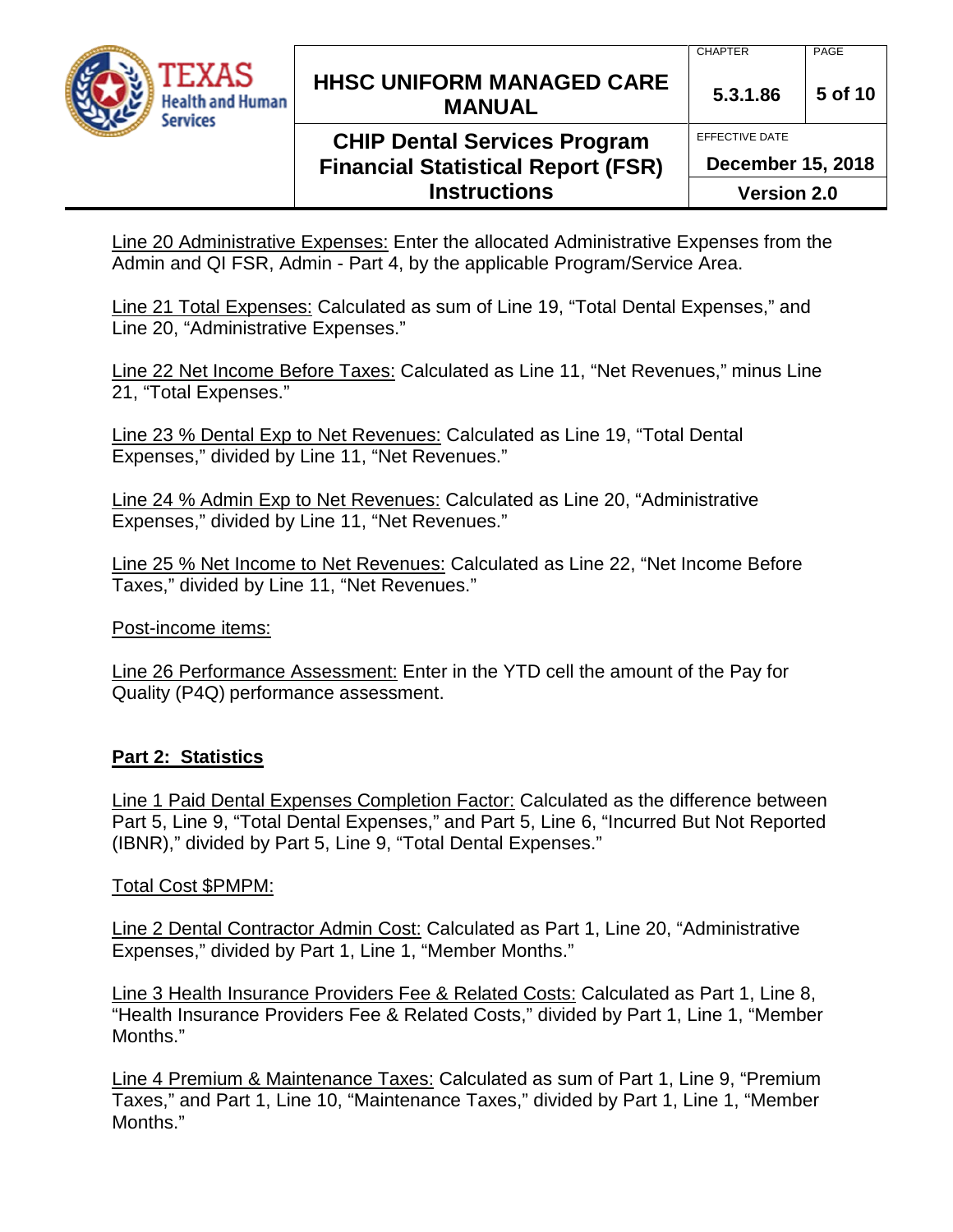

## **HHSC UNIFORM MANAGED CARE MANUAL 5.3.1.86 <sup>6</sup> of 10**

## **CHIP Dental Services Program Financial Statistical Report (FSR) Instructions**

CHAPTER | PAGE

EFFECTIVE DATE

**December 15, 2018**

**Version 2.0**

Line 5 Dental Expenses, excl. Net Reinsurance and Quality Improvement: Calculated as the difference of Part 1, Line 19, "Total Dental Expenses," and the sum of Part 1, Line 13, "Net Reinsurance Cost," and Part 1, Line 15, "Quality Improvement", divided by Part 1, Line 1, "Member Months."

Line 6 Net Reinsurance: Calculated as Part 1, Line 13, "Net Reinsurance Cost," divided by Part 1, Line 1, "Member Months."

Line 7 Quality Improvement: Calculated as Part 1, Line 15 "Quality Improvement", divided by Part 1, Line 1, "Member Months."

Line 8 Subtotal: Calculated as sum of Lines 2 through 7.

Line 9 Profit/Loss (before Experience Rebate): Calculated as Part 1, Line 22, "Net Income Before Taxes," divided by Part 1, Line 1, "Member Months."

Line 10 Total Cost \$PMPM to HHSC: Calculated as sum of Line 8 and Line 9.

### **Part 3: Dental Premiums**

Dental Premiums (HHSC Capitation):

Lines 1 through 4 Dental Premiums (HHSC Capitation): Each cell in this matrix is calculated and is the product of the corresponding capitation rate in the matrix of Lines 6 through 9 and the corresponding member months in the matrix of Lines 11 through 14.

Line 5 Total Dental Premiums: Calculated as the sum of Lines 1 through 4

Dental Premium \$PMPM:

Lines 6 through 9 Dental Premium \$PMPM: Enter each risk group's dental capitation rate.

Line 10 Total Dental Premium \$PMPM: Calculated as Line 5, "Total Dental Premiums," divided by Line 15, "Total Member Months."

Member Months: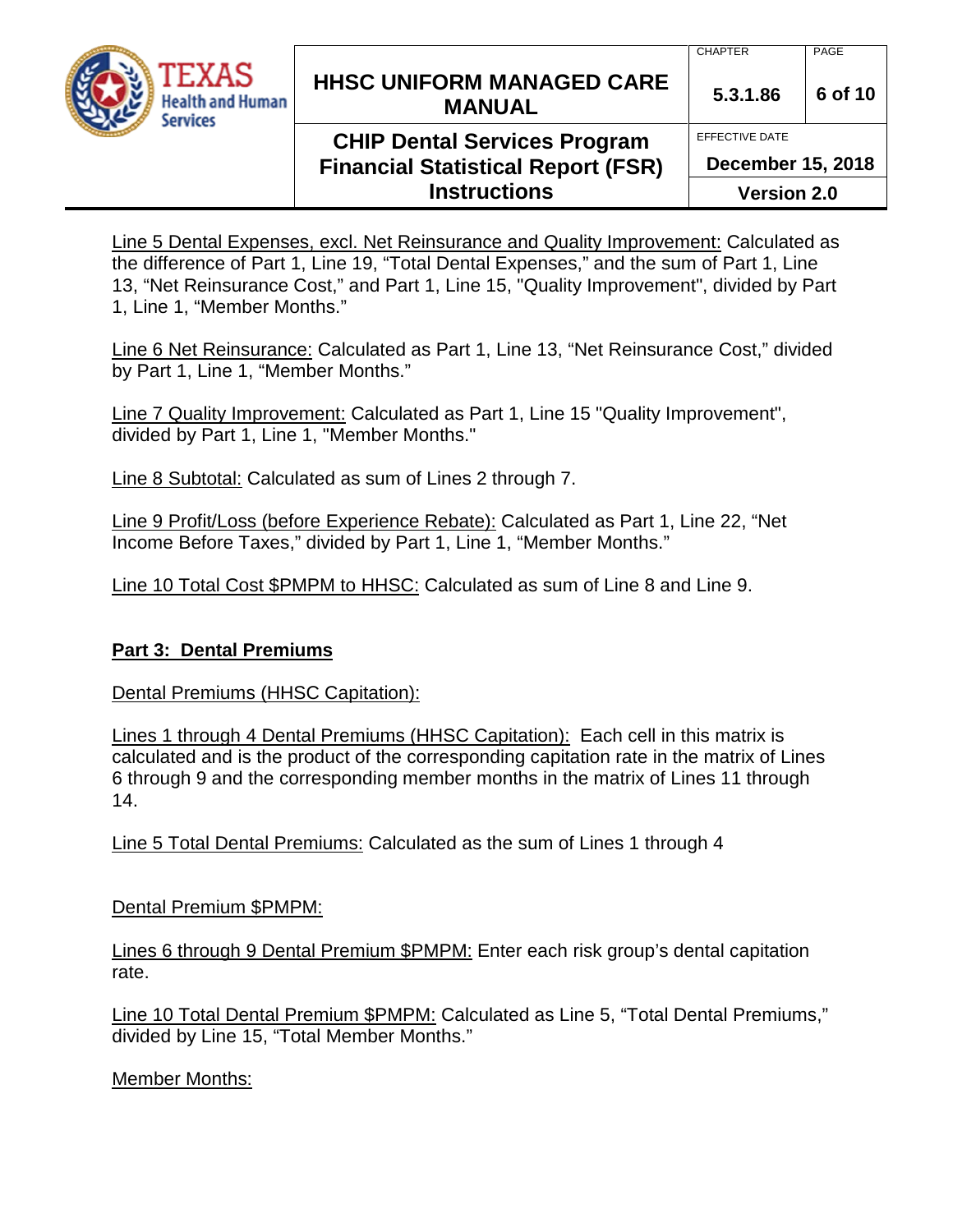

## **CHIP Dental Services Program Financial Statistical Report (FSR) Instructions**

**December 15, 2018**

EFFECTIVE DATE

**Version 2.0**

Lines 11 through 14 Member Months: Enter the member months based on the supplemental files supporting HHSC's monthly capitation payments to the MCO.

Line 15 Total Member Months: Calculated as the sum of Lines 11 through 14.

# **Part 4: Dental Expense by Expense Class**

Paid Claims (FFS):

Lines 1 through 4 Paid Claims (FFS): Enter monthly paid claims by risk groups as incurred.

Line 5 Total Paid Claims (FFS): Calculated as the sum of Lines 1 through 4

Paid Reinsurance Premiums, Net of Reinsurance Recoveries:

Lines 6 through 9 Paid Reinsurance Premiums, Net of Reinsurance Recoveries: Enter the paid reinsurance premiums net of collected reinsurance recoveries specific to each risk group by the months the reinsurance coverage was effective. Report collected Reinsurance Recoveries by the appropriate risk group and by the incurred month of the services to which the recoveries relate.

Line 10 Total Net Reinsurance: Calculated as the sum of Lines 6 through 9

IBNR:

Lines 11 through 14 IBNR: Enter Incurred But Not Reported estimate by risk group.

Line 15 Total IBNR: Calculated as the sum of Lines 11 through 14

Quality Improvement Cost:

Line 16 Quality Improvement: Referenced from Part 5, Line 8 "Quality Improvement."

Paid Capitation:

Line 17 Capitated Dental Services: Enter total payments under capitation agreement.

Line 18 Total Paid Capitation: Referenced from Line 17.

Value Based Purchasing: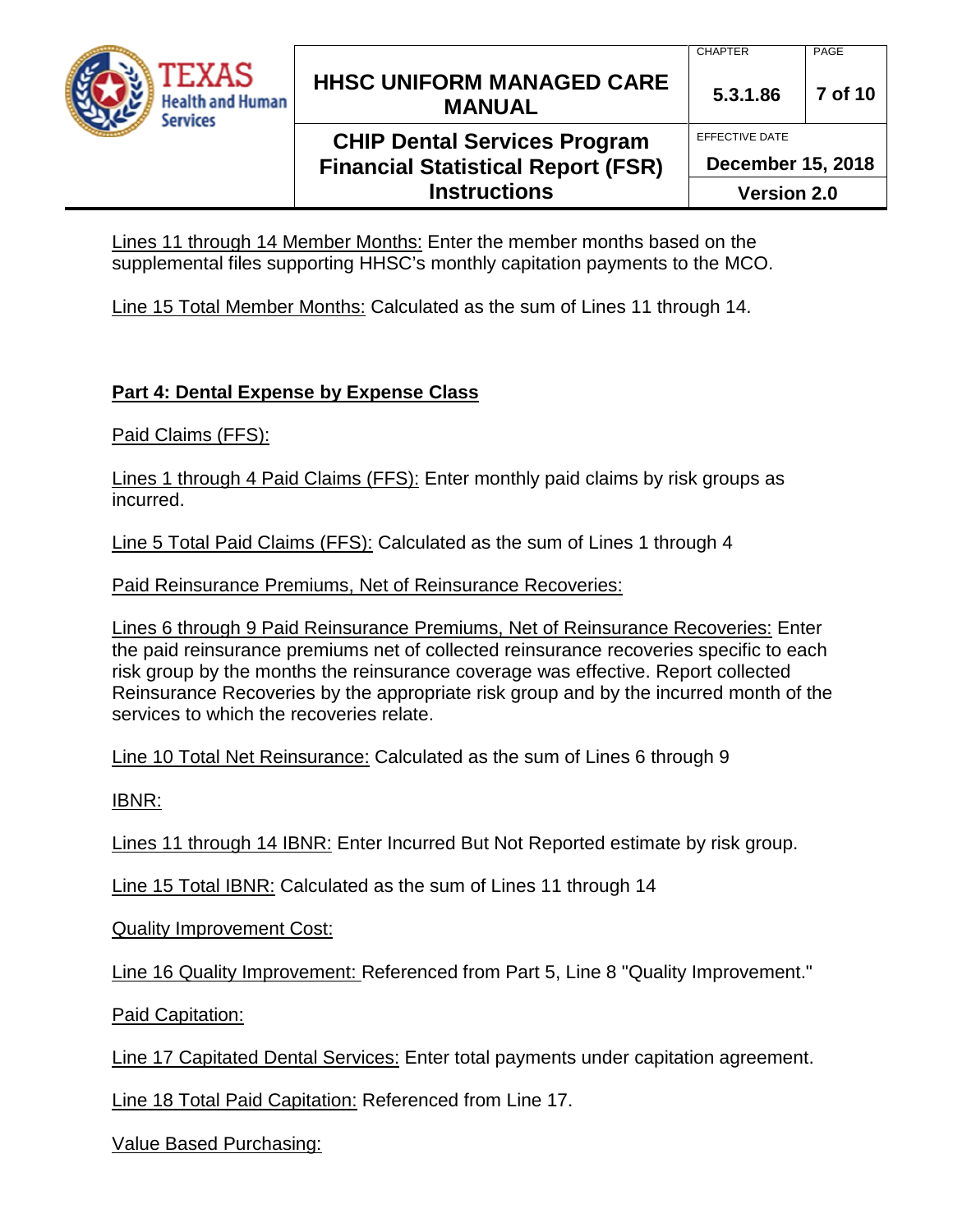

### **CHIP Dental Services Program Financial Statistical Report (FSR) Instructions**

CHAPTER PAGE

EFFECTIVE DATE

**December 15, 2018**

**Version 2.0**

Line 19 VBP Services, all other, non-capitated: Enter total payments under value based purchasing agreement(s). Do not include capitated arrangements.

Line 20 Total Value Based Purchasing: Referenced from Line 19.

Other Dental Expenses:

Lines 21 through 24 Other Dental Expenses: Enter any other Dental expenses not captured by Paid Claims, Paid Capitation, Reinsurance Premiums net of Recoveries or IBNR for each risk group. Examples of these expenses include incentives paid directly to physicians; third party recoveries, other recoveries, or settlements that have not been captured through claims adjustments in the claims processing system; refunds; etc.

Line 25 Total Other Dental Expenses: Calculated as the sum of Lines 21 through 24.

Line 26 Other Dental Expenses: Identify each category of expense included in Lines 21 through 24 Other Dental Expenses.

Section Beneath Line 26: No action necessary. These lines populate based on the member months' data entered in Part 3.

### **Part 5: Dental Expenses by Service Type**

Line 1 Preventive Services: Enter all paid expenses related to preventive dental services provided to Members. The Dental Contract identifies preventive services.

Line 2 Therapeutic Services: Enter all paid expenses related to the therapeutic services provided to Members. The Dental Contract identifies therapeutic services.

Line 3 Other Dental Services: Enter all paid expenses of dental services and supplies rendered that are not classified in either of the dental expense classifications above.

Line 4 Reinsurance Premiums: Enter paid expenses to obtain reinsurance coverage from reinsurance companies that assume all or part of the financial risks associated with catastrophic Dental expenses that could otherwise be ruinous to the Dental Contractor (also termed Premiums Ceded for Reinsurance). Offset any reinsurance premiums collected for any reinsurance risks assumed.

Line 5 Reinsurance Recoveries: Enter all return of funds or recovery of paid losses that have been collected from reinsurers associated with a particular case where catastrophic Dental expenses have been incurred. Offset any reinsurance recoveries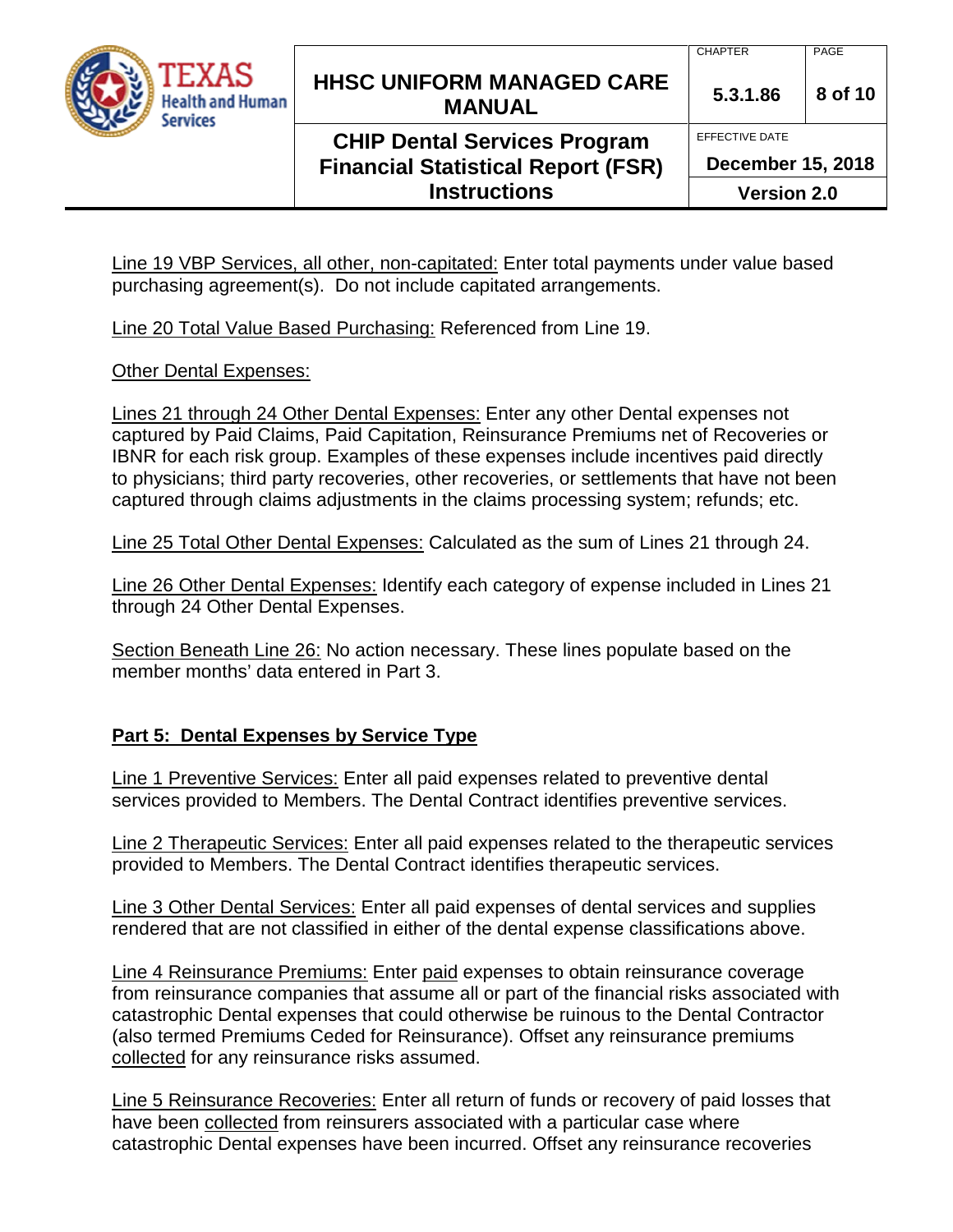| TEXAS<br><b>Health and Human</b><br>Services | <b>HHSC UNIFORM MANAGED CARE</b><br><b>MANUAL</b>                                                       | <b>CHAPTER</b><br>5.3.1.86                                       | PAGE<br>9 of 10 |
|----------------------------------------------|---------------------------------------------------------------------------------------------------------|------------------------------------------------------------------|-----------------|
|                                              | <b>CHIP Dental Services Program</b><br><b>Financial Statistical Report (FSR)</b><br><b>Instructions</b> | EFFECTIVE DATE<br><b>December 15, 2018</b><br><b>Version 2.0</b> |                 |

paid for reinsurance risks assumed. Record Reinsurance Recoveries in the month(s) in which the dental services were rendered to which the recoveries relate.

Line 6 Incurred But Not Reported: Enter the total Dental expense accrual, which includes:

- Reported claims in process for adjudication;
- An estimated expense of the incurred but not reported dental services;
- Amounts withheld from paid claims; and
- Any reinsurance payable to reinsurers for ceded risk, net of any reinsurance receivable for assumed risk.

The IBNR Dental expenses accrual is an estimate of the expected dental expenses incurred, but not paid, based on claims lag schedules and completion factors, as well as any counts of services rendered but not billed. Any major change in the claims processing function that was not in effect during the period of time covered by the lag schedules could materially impact the estimated IBNR accrual; hence, actuarial judgment and adjustment may sometimes be needed.

### **Note: No IBNR should be reported on the second final FSR reflecting expenses paid through the 334th day after the end of the contract period.**

Line 7 Incentives/Withhold Adjustments: Enter provider financial incentives or withholds related to managing dental services.

Line 8 Quality Improvement: Enter allocated "Quality Improvement Expenses" from the Combined Admin and QI FSR, QI - Part 4.

### Line 9 Total Dental Expenses: Calculated as the sum of Lines 1 through 8

Beneath Line 9 there are balancing lines which compare the Total Dental Expenses on Part 5, Line 9, to the Dental Expenses entered in Part 4 (sum of Line 5, "Total Paid Claims (FFS)," Line 10, "Total Net Reinsurance," Line 15, "Total IBNR," Line 16, "Quality Improvement", Line 18,"Total Paid Capitation," Line 20, "Total Value Based Purchasing," and Line 25,"Total Other Dental Expenses"). If the two parts do not balance the "Check" line will show "Not balanced" and a rounding adjustment may be entered in the shaded area labeled "Balance."

### Included in Total Dental Expenses Above:

Line 10 Capitated Payments to Providers: Enter the total capitation paid to providers that do not pay claims to other providers from the capitation payments received.